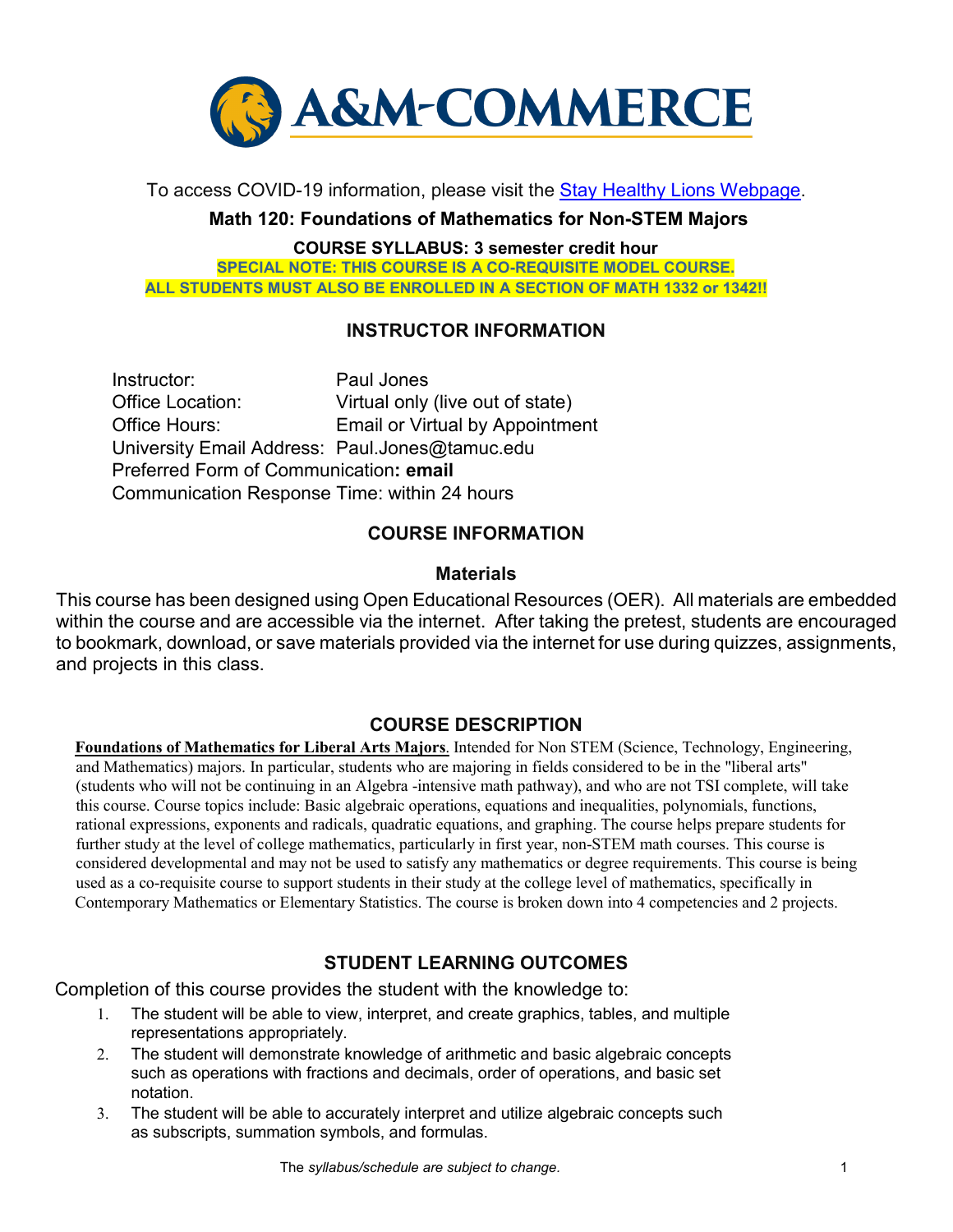- 4. The student will be able to effectively work with radical and rational expressions, particularly within formulas utilized in the college-level course.
- 5. The student will demonstrate a mastery of counting techniques and a sense for the beauty of mathematics in the world around them.
- 6. The student will be able to navigate successfully in the college-level math course

### **REGULAR AND SUBSTANTIVE COURSE INTERACTION**

As a general guide, students enrolled in a three semester hour course should spend one hour engaged in instructional activities and two to three hours on out-of-class work per week in a traditional semester. Students are expected to double this effort of engagement given that this course is being delivered in a seven-week term. Educational activities in this course are designed to ensure regular and substantive interaction between students and faculty to ensure that students are able to demonstrate competency.

### **COURSE REQUIREMENTS**

**Minimal Technical Skills Needed:** Students will need reliable computer and internet access for this course. Students must be able to effectively use myLeo email, myLeo Online D2L, and Microsoft Office.

**Instructional Methods:** This course is 100% online. As such, communication and assignment submission is all done electronically. Power points, resources, assignments, and tests are all located within the online course/

Should you have trouble finding anything, please e-mail the instructor to point you in the right direction. While not all discussions and assignments are required, students are encouraged to participate in all activities. Should you find yourself struggling with assignments in the course, please watch videos and complete all reading before e-mailing the instructor to ask for further assistance in comprehending certain subject matter.

Participation in assignments/discussions etc. will help the material be more understandable and. Your participation will directly affect your success in the course. The more hours you spend in the course utilizing provided resources, the more likely you are to succeed in the course.

**Student Responsibilities or Tips for Success in the Course:** Students are encouraged to log- in to the course every 24 hours. While not required, students are encouraged to complete an entire competency every week. This means by week 4 of the 7-week semester, they have attempted to test out of all 4 competencies. This allows the student sufficient time to re-do any failed competency posttests. By the end of week 6 students should have completed both projects.

### **ASSESSMENT**

#### **Pretest and Posttest for Each Module:**

The purpose of the pretests is to provide a baseline understanding of your knowledge in each module.

The posttest is an assessment of your knowledge of the material required for the module. A score of 80% or higher is required on the Posttest to demonstrate competency. If you score less than 80% on any module you will have an opportunity to review the material and re-take the module Posttest. You will have up to three attempts at passing each competency. If you have not passed the module in three attempts, you will receive a letter grade of an F. In order to demonstrate competency, a score of 80% or higher is required.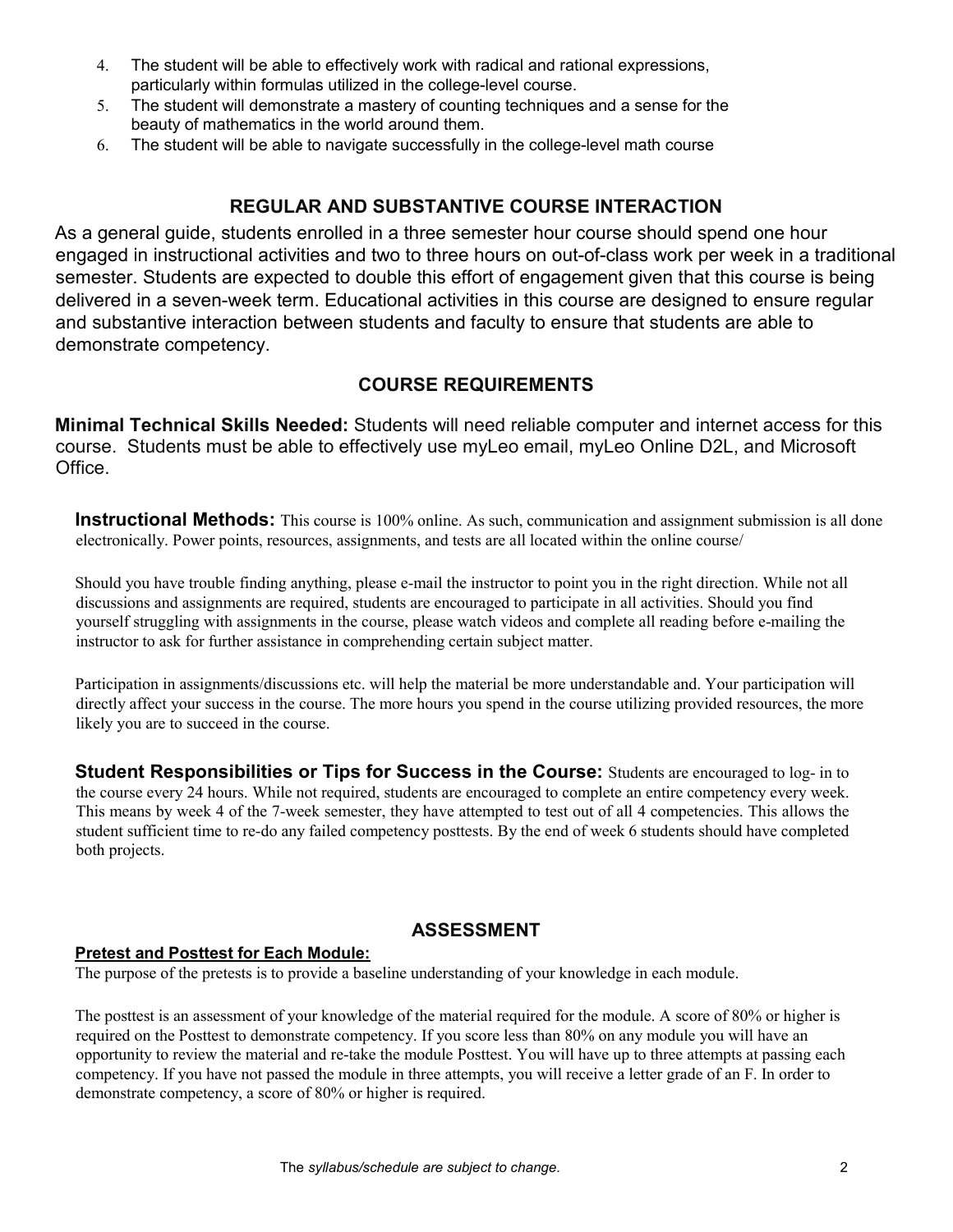**Homework:** Exercises will be assigned most class periods. **It is extremely important for you to work all exercises in order to be prepared for the exams.** Exercises can be accessed through your MyLeo portal in the app for "MyLeo Online (D2L Brightspace)". **These exercises are for self-assessment** to know that you are understanding the material for the posttest. There is an answer key to check your work from each exercise. If you want further feedback forward the exercise to the instructor.

**Projects:** You will have two projects in this course. Each project will be based on expanding your knowledge and applying the information you have learned in a more application-based setting. A score of 80% or higher is required on each project.

# **Final Grade Calculation:**

The final grade will be assigned by taking the average of the four passing posttests and the grades of the projects.

### **GRADING**

A score of 80% or higher on both the Culminating Project and Posttest is required to demonstrate competency and receive credit for the course. The following items will be used to calculate the final grade in the course.

| <b>Item</b>  | <b>Worth</b> |
|--------------|--------------|
| Posttest 1   | 100 points   |
| Posttest 2   | 100 points   |
| Posttest 3   | 100 points   |
| Posttest 4   | 100 points   |
| Project 1    | 100 points   |
| Project 2    | 100 points   |
| <b>Total</b> | 600 points   |

### **Grading Scale**

Note: All developmental math grades are reported with an "R" in front of them to signify that they are not college- level.

 $RA = 90\% - 100\%$  $RB = 80\% - 89.9\%$  $RF = 79.9\%$  or Below

# **TECHNOLOGY REQUIREMENTS**

### **LMS**

All course sections offered by Texas A&M University-Commerce have a corresponding course shell in the myLeo Online Learning Management System (LMS). Below are the technical requirements

Learning Management System (LMS) Requirements: View the [Learning Management System Requirements Webpage.](https://community.brightspace.com/s/article/Brightspace-Platform-Requirements) 

 The *syllabus/schedule are subject to change.* 3 LMS Browser Support: Learn more on the [LMS Browser Support Webpage.](https://documentation.brightspace.com/EN/brightspace/requirements/all/browser_support.htm)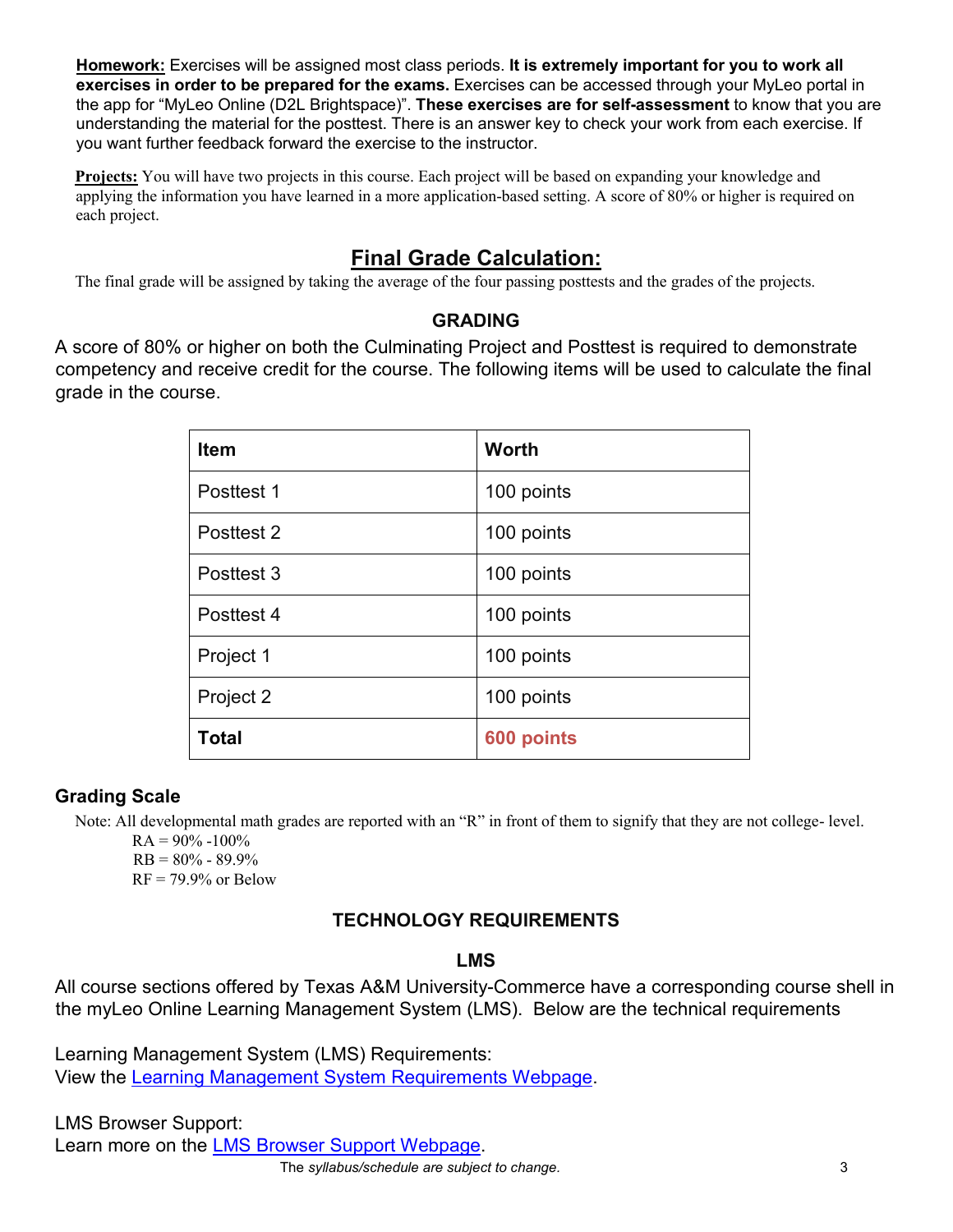YouSeeU Virtual Classroom Requirements: Visit the [Virtual Classroom Requirements Webpage.](https://support.youseeu.com/hc/en-us/articles/115007031107-Basic-System-Requirements) 

# **ACCESS AND NAVIGATION**

You will need your campus-wide ID (CWID) and password to log into the course. If you do not know your CWID or have forgotten your password, contact the Center for IT Excellence (CITE) at 903.468.6000 or helpdesk@tamuc.edu**.** 

**Note:** Personal computer and internet connection problems do not excuse the requirement to complete all course work in a timely and satisfactory manner. Each student needs to have a backup method to deal with these inevitable problems. These methods might include the availability of a backup PC at home or work, the temporary use of a computer at a friend's home, the local library, office service companies, Starbucks, a TAMUC campus open computer lab, etc.

# **COMMUNICATION AND SUPPORT**

If you have any questions or are having difficulties with the course material, please contact your Instructor.

# **Technical Support**

If you are having technical difficulty with any part of Brightspace, please contact Brightspace Technical Support at 1-877-325-7778. Other support options can be found on the Brightspace [Support Webpage.](https://community.brightspace.com/support/s/contactsupport)

### **Interaction with Instructor Statement**

This is an online course; therefore, expect most communication to be online as well. Correspondence will always be through university email (your "myLeo" mail) and announcements in myLeo online (D2L). The instructor will make every effort to respond to emails within 24 provided the correspondence follows the requirements listed below. Students are encouraged to check university email daily.

**All emails from students should include:** 

- **Course name and subject in the subject line (ex. ORGL 3322 Posttest) Salutation**
- **Proper email etiquette (no "text" emails use proper grammar and punctuation)**
- **Student name and CWID after the body of the email**

# **COURSE AND UNIVERSITY PROCEDURES/POLICIES Course Specific Procedures/Policies:**

#### **Attendance and Continual Enrollment:**

Math 120 in a non- credited course and each student must receive a "B" (RB) or higher to move on to a stand-alone college-level math course in the next semester, if they do not pass both of the co-requisite math courses this semester. Due to the nature of this course, **attendance is a must to pass this class**. It is expected that you follow the guidelines set forth by the Class Attendance Policy in the current Undergraduate Catalogue. Attendance in this course is participating and doing your work in a timely manner.

Also, all students should be aware that they are NOT allowed to drop a developmental math course, and that they must be continually enrolled in a math course until they have successfully completed their college-level math course. In addition, beginning Fall 2018, the state of Texas is requiring all Institutions of Higher Education to use the **"co-**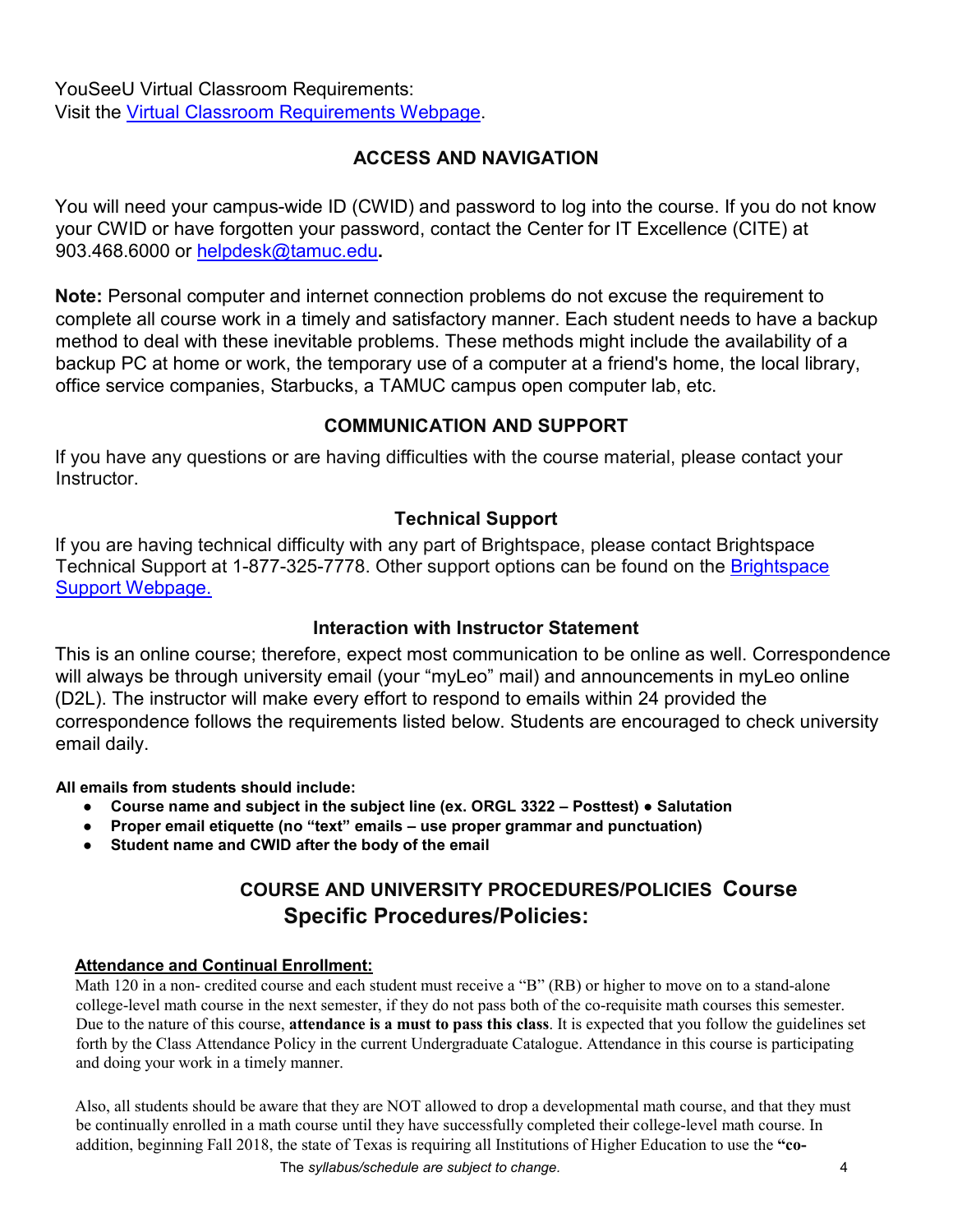**requisite model"** for all developmental courses. Thus, if you are enrolled in this course, you are ALSO enrolled in a college-level math course, for a total of SIX hours of math this semester. Therefore, all students should take this course seriously and make every effort to be in attendance and to be successful on the daily assignments and exams.

Participation from students regularly is encouraged. There will be optional discussions, and assignments that are not required. Students are encouraged to participate as regular exposure to course content will result in a better chance at successful completion of the course.

The only required assignments in this course are the pretests for each competency (there are 4 competencies which means 4 pretests). While pretests are required to pass the course, the grade does not count toward your final grade. A grade of 80% or higher is required on a posttest to test out of each of the 4 competencies. You have 3 attempts to achieve a grade of 80% or higher in each of the 4 competencies. Aside from the test, there are two required course projects that each student is required to participate in.

#### **Syllabus Change Policy**

The syllabus is a guide. Circumstances and events, such as student progress, may make it necessary for the instructor to modify the syllabus during the semester. Any changes made to the syllabus will be announced in advance.

#### **Student Conduct**

All students enrolled at the University shall follow the tenets of common decency and acceptable behavior conducive to a positive learning environment. The Code of Student Conduct is described in detail online in the [Student Guidebook.](http://www.tamuc.edu/Admissions/oneStopShop/undergraduateAdmissions/studentGuidebook.aspx)

Students should also consult the [Rules of Netiquette Webpage](https://www.britannica.com/topic/netiquette) [f](https://www.britannica.com/topic/netiquette)or more information regarding how to interact with students in an online forum.

#### **TAMUC Attendance**

For more information about the attendance policy, please view the [Attendance](http://www.tamuc.edu/admissions/registrar/generalInformation/attendance.aspx) [Webpage](http://www.tamuc.edu/admissions/registrar/generalInformation/attendance.aspx) and the [Class Attendance Policy](http://www.tamuc.edu/aboutUs/policiesProceduresStandardsStatements/rulesProcedures/13students/academic/13.99.99.R0.01.pdf)

#### **Academic Integrity**

Students at Texas A&M University-Commerce are expected to maintain high standards of integrity and honesty in all of their scholastic work. For more details and the definition of academic dishonesty see the following procedures:

[Undergraduate Academic Dishonesty Po](http://www.tamuc.edu/aboutUs/policiesProceduresStandardsStatements/rulesProcedures/13students/undergraduates/13.99.99.R0.03UndergraduateAcademicDishonesty.pdf)licy [Undergraduate Student Academic Dishonesty Form](http://www.tamuc.edu/aboutUs/policiesProceduresStandardsStatements/rulesProcedures/documents/13.99.99.R0.03UndergraduateStudentAcademicDishonestyForm.pdf)

#### **Students with Disabilities-- ADA Statement**

The Americans with Disabilities Act (ADA) is a federal anti-discrimination statute that provides comprehensive civil rights protection for persons with disabilities. Among other things, this legislation requires that all students with disabilities be guaranteed a learning environment that provides for reasonable accommodation of their disabilities. If you have a disability requiring an accommodation, please contact:

#### **Office of Student Disability Resources and Services**

Texas A&M University-Commerce Velma K. Waters Library Rm 162 Phone (903) 886-5150 or (903) 886-5835 Fax (903) 468-8148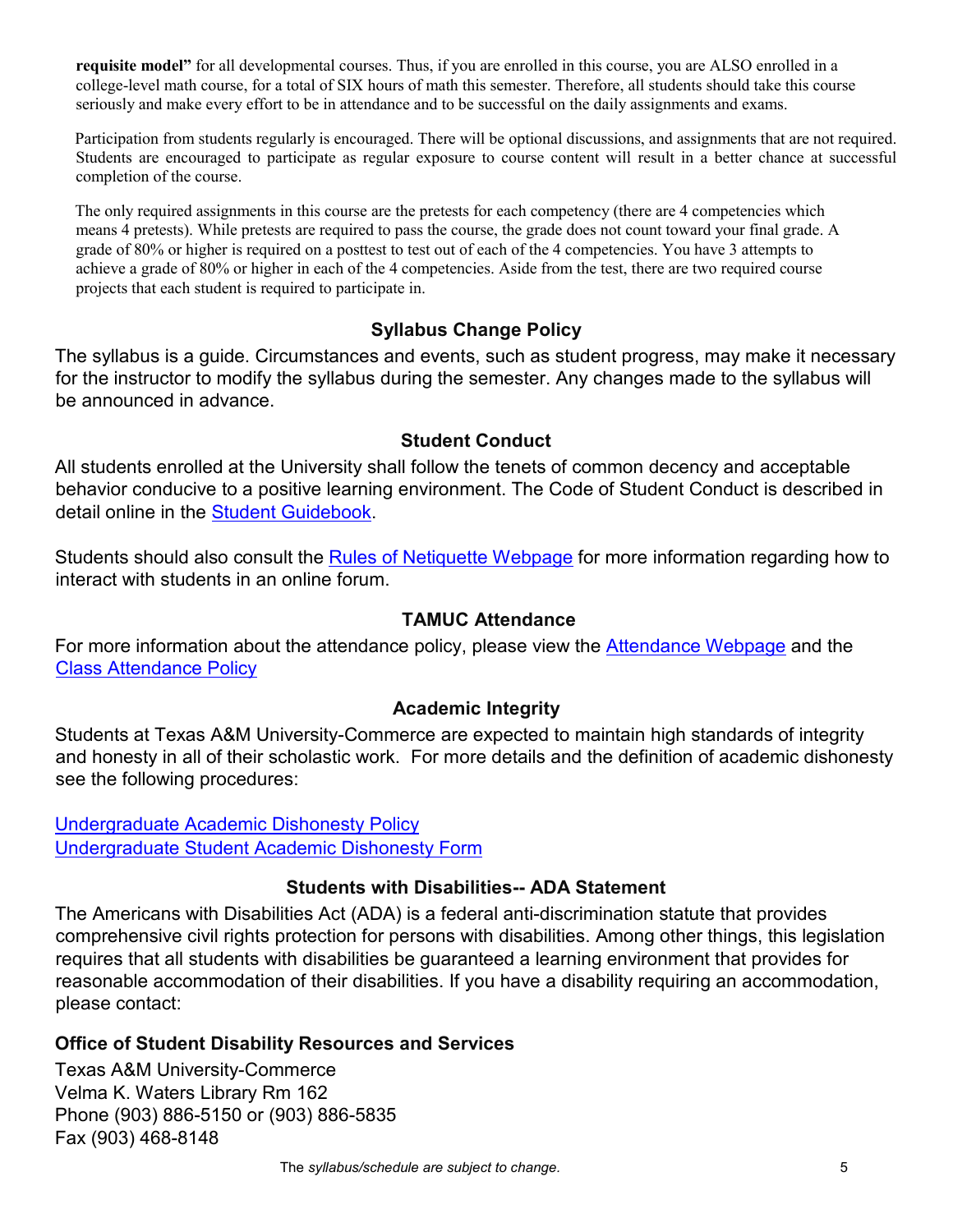#### **Nondiscrimination Notice**

Texas A&M University-Commerce will comply in the classroom, and in online courses, with all federal and state laws prohibiting discrimination and related retaliation on the basis of race, color, religion, sex, national origin, disability, age, genetic information, or veteran status. Further, an environment free from discrimination on the basis of sexual orientation, gender identity, or gender expression will be maintained.

### **Campus Concealed Carry Statement**

Texas Senate Bill - 11 (Government Code 411.2031, et al.) authorizes the carrying of a concealed handgun in Texas A&M University-Commerce buildings only by persons who have been issued and are in possession of a Texas License to Carry a Handgun. Qualified law enforcement officers or those who are otherwise authorized to carry a concealed handgun in the State of Texas are also permitted to do so. Pursuant to Penal Code (PC) 46.035 and A&M-Commerce Rule 34.06.02.R1, license holders may not carry a concealed handgun in restricted locations.

For a list of locations, please refer to the [Carrying Concealed Handguns On Campus](http://www.tamuc.edu/aboutUs/policiesProceduresStandardsStatements/rulesProcedures/34SafetyOfEmployeesAndStudents/34.06.02.R1.pdf) document and/or consult your event organizer.

Pursuant to PC 46.035, the open carrying of handguns is prohibited on all A&M-Commerce campuses. Report violations to the University Police Department at 903-886-5868 or 9-1-1.

# **Counseling Services**

The Counseling Center at A&M-Commerce, located in the Halladay Building, Room 203, offers counseling services, educational programming, and connection to community resources for students. Students have 24/7 access to the Counseling Center's crisis assessment services by calling 903- 8865145. For more information regarding Counseling Center events and confidential services, please visit [www.tamuc.edu/counsel.](http://www.tamuc.edu/counsel)

# **COURSE OUTLINE / CALENDAR**

**Topics Covered (tentative schedule):** Tentatively, the following content will be covered during the following weeks.

Changes to this schedule will be made during class, if needed.

|          | <b>Suggested Schedule</b>                                                                                                                                          |                                                                    |  |
|----------|--------------------------------------------------------------------------------------------------------------------------------------------------------------------|--------------------------------------------------------------------|--|
| Wee      | Competency                                                                                                                                                         | Activities                                                         |  |
| k        |                                                                                                                                                                    |                                                                    |  |
| Ta<br>bl | Venn, Diagrams, Tree Diagrams, Graphing,<br><b>es</b>                                                                                                              | Pretest, Videos, Readings<br>Exercises, Review, Postte             |  |
|          | Subscript & Summation Notation, Factorials Notation,<br>Fundamental Counting Principle, Radicals, At most, At least,<br>Estimation, Rounding, Dimensional Analysis | Videos,<br>Pretest,<br>Exercises,<br>Readings,<br>Review, Posttest |  |
|          | Substitute into an Expression, Evaluate Formulas, Percent, Deci                                                                                                    | hals, Pretest, Videos,                                             |  |
|          | Exercises, Simple Interest, Compound Interest                                                                                                                      | Readings,<br>Review, Posttest                                      |  |